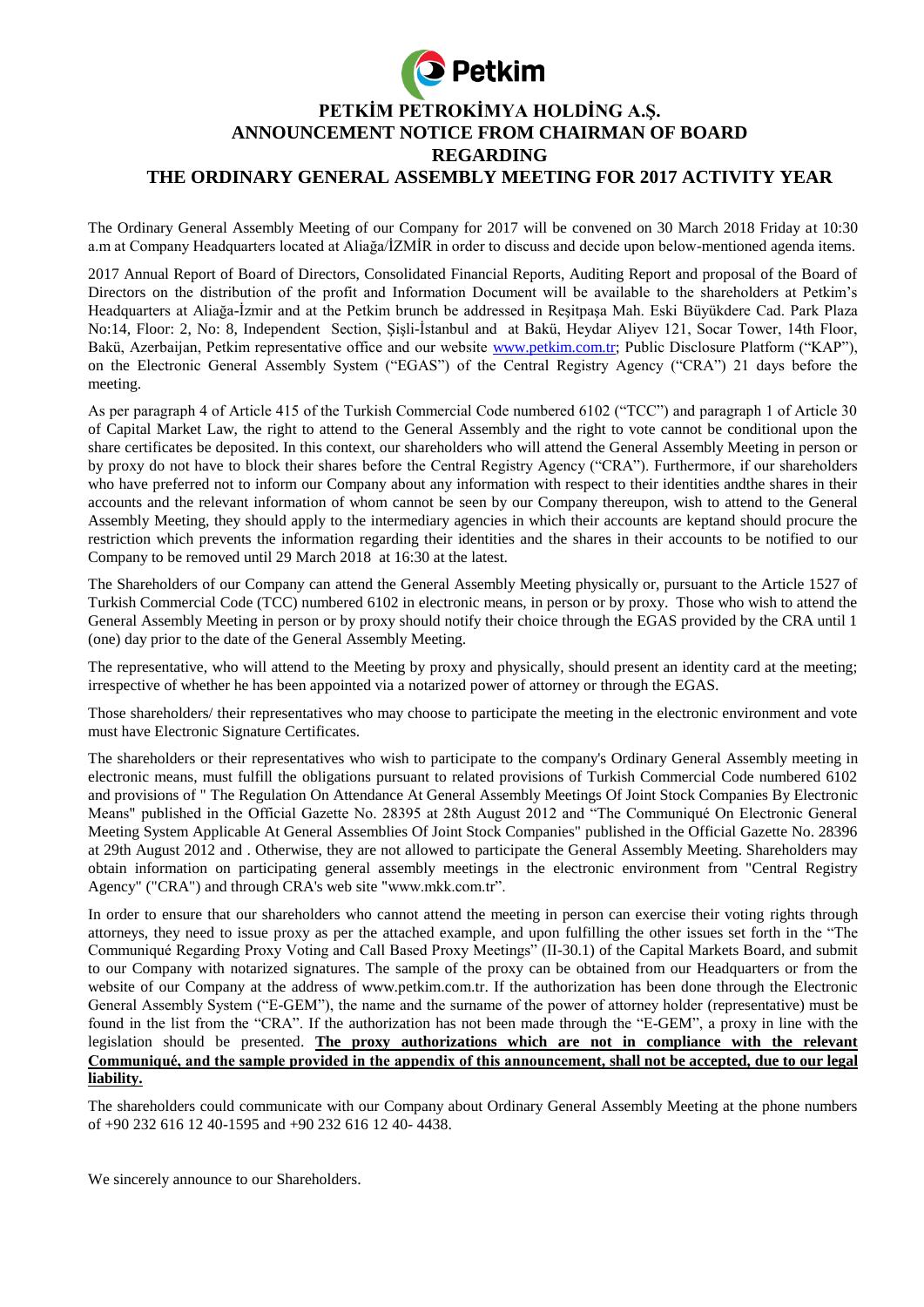## **AGENDA OF THE ORDINARY GENERAL ASSEMBLY MEETING OF PETKİM PETROKİMYA HOLDİNG A.Ş. RELATED TO 2017 ACTIVITY YEAR**

- 1. Opening and composition of the Meeting Presidency,
- 2. Reading, discussion and approval of the Activity Report of the Board of Directors for activity year of 2017,
- 3. Reading the report of the Auditor pertaining to activity year of 2017,
- 4. Reading, discussion and approval of the financial statements pertaining to activity year of 2017,
- 5. Release of the Chairman and members of the Board of Directors on account of their activities and accounts for activity year of 2017,
- 6. Discussion of the proposal of the Board of Directors on the usage of the profit pertaining to the activity year of 2017, determination of the declared profit and dividend share ratio and taking a resolution thereon,
- 7. Amendment of Clause 6 of the Company's Articles of Association bearing the title of "Share Capital",
- 8. Submitting the election of the new Board Member for a vacant position to the approval of the General Assembly in accordance with Article 11 of the Articles of Association of the Company and Article 363 of TCC,
- 9. Determination of the monthly gross remunerations to be paid to the members of the Board of Directors,
- 10. Approval of the election of the Independent Audit Firm by the Board of Directors pursuant to Turkish Commercial Code and Capital Markets legislation,
- 11. Informing the Shareholders on the aid and donations granted by our Company within the activity year of 2017,
- 12. Taking a resolution on the limit of aid and donation of our Company that will be made until 2018 Ordinary General Assembly Meeting pursuant to the Article 19/5 of the Capital Markets Law
- 13. Informing the General Assembly regarding respective transactions of the persons mentioned in the clause (1.3.6) of "Corporate Governance Principles" which is annexed to Communiqué of the Capital Markets Board "Corporate Governance" numbered (II-17.1),
- 14. Granting the Members of the Board of Directors authorization to perform the transactions stated in Articles 395 and 396 of Turkish Commercial Code,
- 15. Informing the General Assembly with regard to the guarantees, pledges and mortgages given by the Company in favor of third parties in 2017 and of any benefits or income thereof, pursuant to Clause 12/4 of Communiqué of the Capital Markets Board "Corporate Governance" numbered (II-17.1),
- 16. Wishes and closing.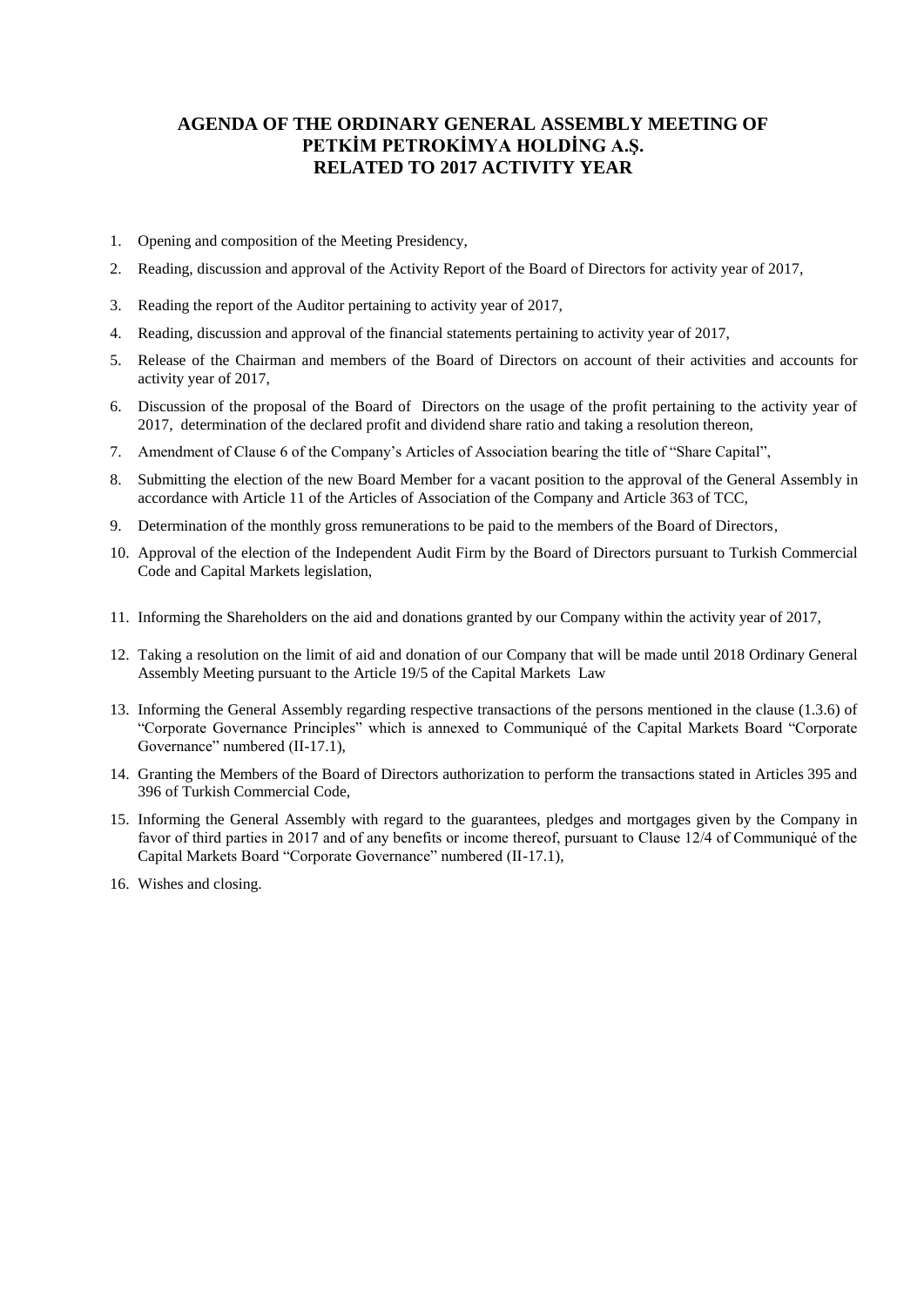# **PROXY PETKİM PETROKİMYA HOLDİNG ANONİM ŞİRKETİ**

I hereby appoint ………………………………………………………. who is introduced hereinbelow in detail as my representative to represent me in the Ordinary General Assembly Meeting of Petkim Petrokimya Holding Anonim Şirketi which shall be held on 30/03/2018 at 10:30 am in Aliağa /İZMİR in line with my below aspects; and to cast vote, to give proposals and to sign the necessary documents in the same.

Representative(\*); Name - Surname/Business Title: TR ID No/Tax No, Trade Registry &No and MERSİS no: *(\*)Foreign representatives have to present the equivalents of the aforementioned information, if any.* 

### **A) SCOPE OF THE REPRESENTATIVE AUTHORITY**

#### **1. On the items of General Assembly Agenda:**

- a) The representative has the authority to vote in line with his/her own opinion.
- b) The representative has the authority to vote in accordance with the proposals of the management of the Company.
- c) The representative has the authority to vote for agenda items in line with the following instructions;

#### **Instructions:**

*In case of the selection of ( c ) option, specific instructions for each agenda item shall be presented as marking one of the options given next to related General Assembly agenda item (accept or reject;) and in case of the selection of reject option, specific instructions for each agenda item, if any, shall be presented as indicating the statement of opposition which is requested to be written on the General Assembly minute.*

| Agenda Items (*)                                                                                                                                                                                                                 | Accept | Reject | <b>Statement of</b><br>Opposition |
|----------------------------------------------------------------------------------------------------------------------------------------------------------------------------------------------------------------------------------|--------|--------|-----------------------------------|
| 1. Opening and composition of the Meeting Presidency,                                                                                                                                                                            |        |        |                                   |
| 2. Reading, discussion and approval of the Activity Report of the<br>Board of Directors for activity year of 2017,                                                                                                               |        |        |                                   |
| 3. Reading the Auditor's report pertaining to activity year of 2017,                                                                                                                                                             |        |        |                                   |
| 4. Reading, discussion and approval of the financial statements<br>pertaining to activity year of 2017,                                                                                                                          |        |        |                                   |
| 5. Release of the Chairman and members of the Board of Directors on<br>account of their activities and account for activity year of 2017,                                                                                        |        |        |                                   |
| 6. Discussion of the proposal of the Board of Directors on the profit<br>usage pertaining to the activity year of 2017; determination of the<br>declared profit and dividend share ratio and taking a resolution thereon,        |        |        |                                   |
| 7.<br>Amendment of Clause 6 of the Company's Articles of<br>Association bearing the title of "Share Capital"                                                                                                                     |        |        |                                   |
| 8.<br>Submitting the election of the new Board Member for a vacant<br>position to the approval of the General Assembly in accordance with<br>Article 11 of the Articles of Association of the Company and Article<br>363 of TCC, |        |        |                                   |
| 9. Determination of the monthly gross remunerations to be paid to the<br>members of the Board of Directors,                                                                                                                      |        |        |                                   |
| 10. Approval of the election of the Independent Audit Firm by the<br>Board of Directors pursuant to Turkish Commercial Code and Capital<br>Markets legislation,                                                                  |        |        |                                   |
| 11. Informing the Shareholders on the aid and donations granted by our<br>Company within the activity year of 2017,                                                                                                              |        |        |                                   |
| 12. Taking a resolution on the limit of aid and donations of our<br>Company that will be made until 2018 Ordinary General Assembly<br>Meeting pursuant to the Article 19/5 of the Capital Markets Law,                           |        |        |                                   |